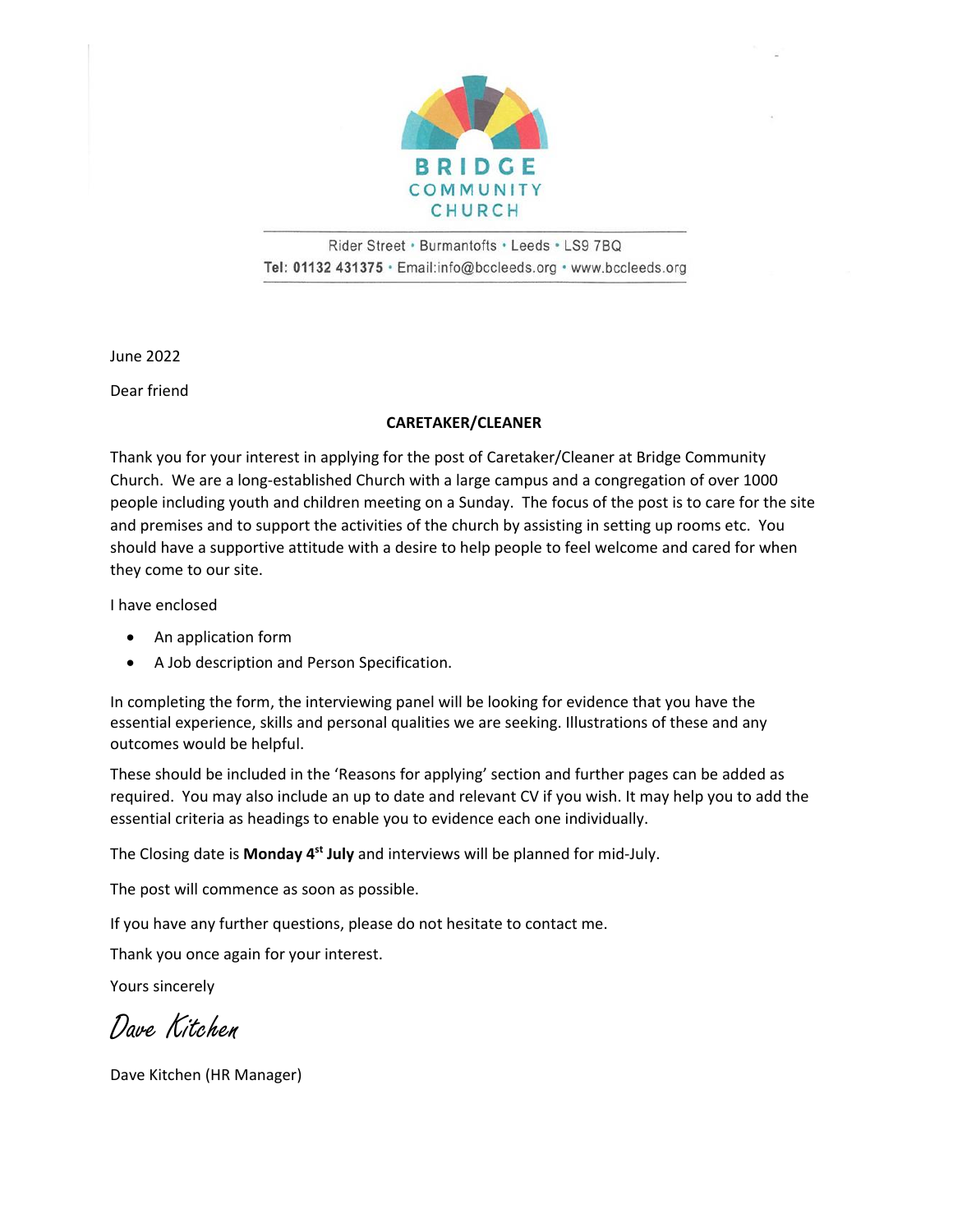## **JOB DESCRIPTION**

| <b>JOB TITLE:</b>            | <b>Caretaker/Cleaner</b>                      |
|------------------------------|-----------------------------------------------|
| <b>Period of Employment:</b> | <b>Part Time</b>                              |
| <b>BASED AT:</b>             | Bridge Community Church, Rider Street, Leeds  |
| <b>SALARY:</b>               | £18,016 per annum (pro rata) - £9.56 per hour |
| <b>Hours</b>                 | 15 Hours per week                             |
| <b>REPORTING TO:</b>         | <b>Facilities Manager</b>                     |

## **MAIN PURPOSE OF JOB**

Our desire is that our site and their operation reflect our mission that 'The name of the Lord will be held in high honour' such that the appearance and function of our facilities is maintained to a high standard.

To work as part of a team throughout the premises and site to ensure it is kept clean, tidy and maintained to a high standard.

To work as part of a team to assist in the preparation for conferences and other events. Setting rooms up in preparation of church events.

Some weekend working will be required

## **KEY RESPONSIBILITIES**

- Ensure premises and surrounding grounds are kept clean and tidy. This may include garden duties
- Set rooms up as directed by the Conference team and Administration Department.
- Ensuring the security of the site is maintained. Be responsible for opening up or locking up of the premises.
- Clean, stock and supply designated facility areas (dusting, sweeping, vacuuming, mopping, cleaning ceiling vents, room cleaning etc)
- Complete documentation in relation to cleaning duties
- Perform and document routine inspection and maintenance activities
- Carry out heavy cleaning tasks and special projects